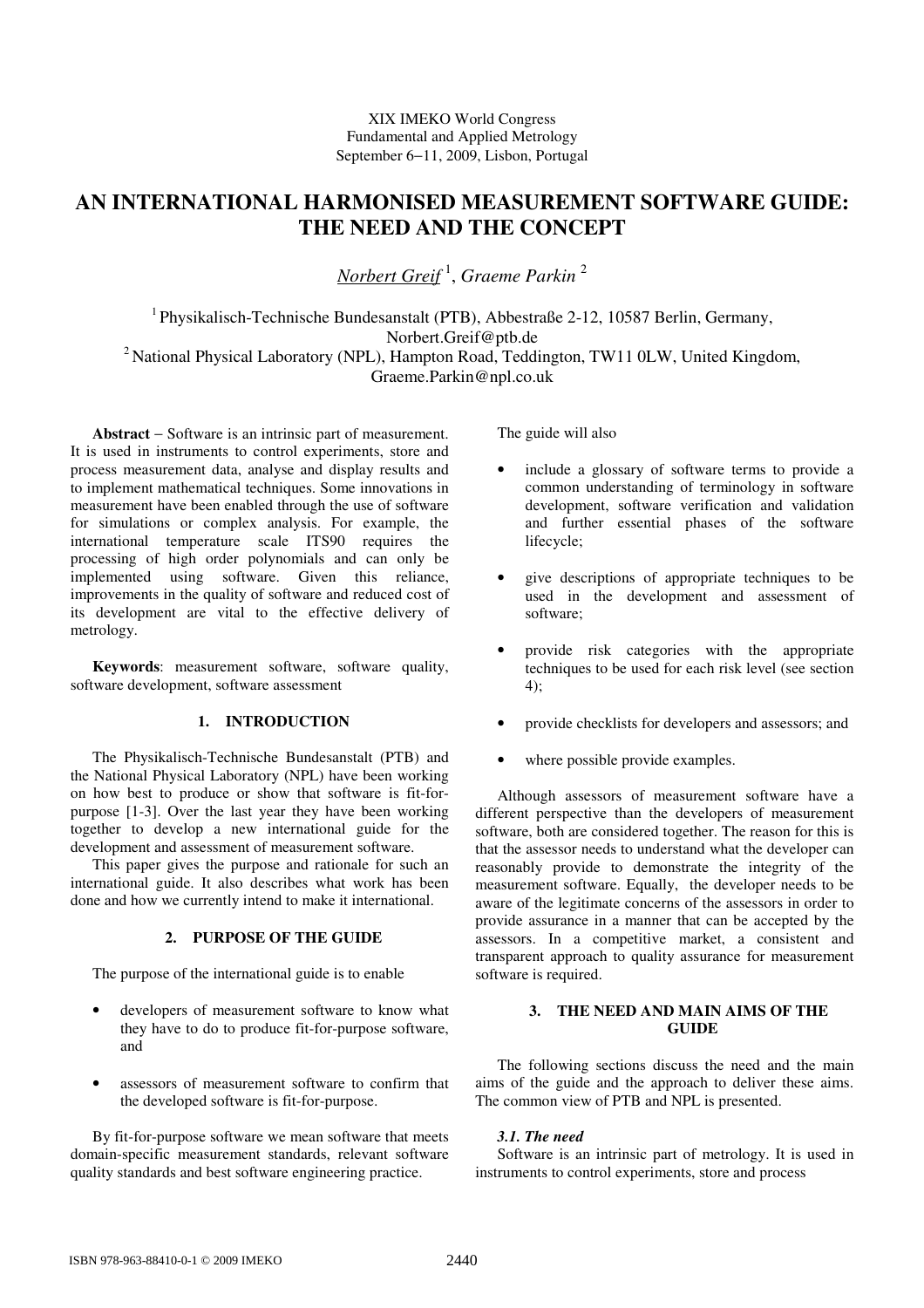measurement data, analyse and display results and to implement many mathematical techniques.

Some innovations in metrology have been enabled through the use of software for simulations or complex analysis. For example, the international temperature scale ITS90 requires the processing of high order polynomials and can only be implemented using software. Given this reliance, improvements in the quality of software and reduced cost of its development are vital to the effective delivery of metrology.

However, due to the increasing complexity and dependency on software, there are considerable concerns over its quality. A study by NIST [4] stated that "Software bugs, or errors, are so prevalent and so detrimental that they cost the U.S. economy an estimated \$59.5 billion annually". There is every reason to believe that Europe suffers in a similar way. NPL's recent audits of some instrument manufacturers, based on Software Support for Metrology (SSfM) Best Practice Guide 1, Validation of Software in Measurement Systems [3], and several examinations of measurement software carried out by the PTB's Software Testing Laboratory [2], have indicated that software engineering techniques are not widely used.

Today, there does not exist a comprehensive international software guide which can be used by measurement scientists and practitioners to overcome the deficiencies in software quality. A software guide that has been developed and accepted by leading NMI's would be more widely used and effective in the measurement community.

#### *3.2. Main aims of the guide*

In the following, the aims of the guide are summarised.

#### *Who is the guide for?*

The guide is aimed at those who implement and assess measurement software. These include at least measurement scientists, instrument manufacturers, testing and calibration laboratories.

#### *Structure and type of the guide*

Due to the complexity of software development it is expected that there will be one main guide and some supplementary guides. The supplementary guides will include more detailed information on specific software aspects, e.g. programming language style and coding standards or static analysis.

The main guide will be developed first and will be practical, short, and self-contained.

#### *Types of measurement software*

The guide will cover all types of measurement software including COTS (Commercial Off The Shelf) software, embedded software, control of instruments, mathematical processing and graphical user interfaces. Measurement software can be implemented in a laboratory or in an instrument.

#### *Risk-based approach*

No software can be shown to be completely error free due to the infeasibility of complete testing and impracticality of mathematical proof.

The application of various techniques can reduce the number of errors in the software, but the more techniques that are applied the more expensive the software is to develop. It is clear that software to be used in a safetycritical environment will require more effort than that in a non safety-critical one.

A risk-based approach provides a means to determine how much effort should be used in the development of software that is suitable for the type of software and for the consequences of when it goes wrong (see section 4).

#### *Process view versus product view*

By process view we mean gathering evidence during the development of the software to show that the software is fitfor-purpose as compared to testing the final (or some intermediate) software product as a black box.

The guide will consider both aspects of software quality and will concentrate on the process of providing evidence that the software product is fit-for-purpose.

#### *Software lifecycle*

The whole software lifecycle will be considered as it all affects whether the software is fit-for-purpose. To serve as the base for the software guide, a software process reference model is being derived from the international standard ISO/IEC 12207 [5].

Due to the aim of practicability, only the essential key process areas are being selected. Currently, it is proposed that the process reference model includes requirements analysis, design, implementation, testing, and operation/maintenance.

Structuring the software development process helps to categorise the diversity or the recommended development and assessment techniques, and the different activities of the lifecycle processes.

#### *Relationship with other standards*

There are many software standards covering different aspects of software. However, they do not cover what this guide will include. Where necessary, relevant software standards will be taken in consideration. Currently, these include: ISO/IEC 12207 [5], IEC 61508 [6], ISO/IEC 15504 [7], ISO/IEC 27005 [8], and the ISO/IEC 25000 series [9].

Wherever applicable, procedures, requirements, and recommendations of the guide will be traced back to relevant software standards.

# **4. CURRENT STATE OF THE RISK-BASED APPROACH**

The guide will provide a risk assessment procedure based on the international standard ISO/IEC 27005 [8]. According to this standard, at first the guide will define risk categories based on measurement software specific risk factors with appropriate risk levels.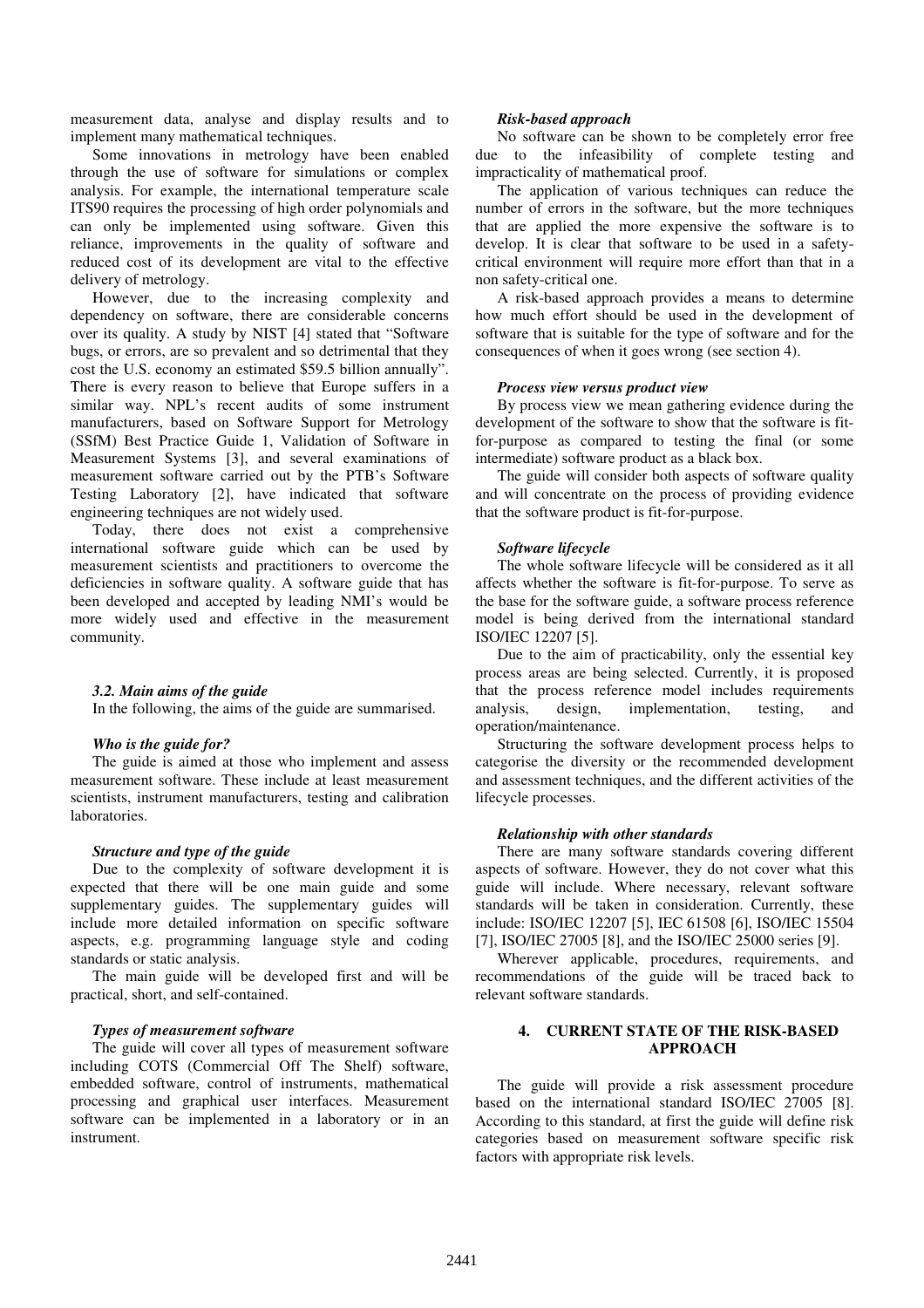To keep simple the risk assessment and the following procedure of determining recommended measures (techniques) for each risk category, in a second step, the set of risk factors with different risk levels is mapped to a unified risk index, the so-called Measurement Software Index (MSI).

For each of the considered software lifecycle processes (see section 3), selected development and assessment techniques have to be assigned to the defined sublevels of the MSI.

To provide a simple risk assessment procedure, PTB and NPL are proposing the following restricted fundamental process:

- Initially, the basic risk factors are restricted to three:
	- level of *control complexity* (complexity of software interaction),
	- level of *processing complexity*, and
	- level of *system integrity*, which is considered to be composed of at least the criticality elements safety issues, security issues, or environmental issues.
	- However, the proposed risk factors and corresponding levels can be expanded by further domain-specific aspects if needed.
- The number of risk levels for each basic risk factor is restricted to four (very low, low, high, very high).
- The number of risk levels for the general Measurement Software Index MSI is restricted to five (0, 1, 2, 3, 4).

In the first part of the risk assessment procedure, for each of the three basic risk factors and for each of its four risk levels (very low, low, high, very high), a set of measurement software oriented characteristics has been drafted to derive the relevant risk level. Characteristics for the risk factor *control complexity* are, for example,

- the impact of software control functions on the measurement process,
- the influence of the software on the measurement result or
- the number and complexity of software interactions with other software/hardware subsystems.

Based on the risk-oriented characteristics of the three basic risk factors, a proposal for a general MSI level (a function of the basic risk categories) has been elaborated. Each combination of the basic risk factors, including the combinations of the different risk levels, has been mapped to a MSI of 0 to 4 (five levels).

Finally, these proposals for the applicable MSI levels have been summarised in a table to support the user in the risk treatment process. The proposed MSI levels need to be checked.

The remaining problem is the assignment of appropriate software development and assessment techniques to be used to the MSI levels. For each of the five MSI levels, the guide has to recommend which techniques and, specifically, what level of activity for each lifecycle process should be used. For that purpose, the following are being developed:

- a list of practical development and assessment techniques;
- appropriate levels of activities for each selected software lifecycle process (process requirements);
- assignments of selected techniques and process requirements to the MSI levels for each of the selected lifecycle processes.

Based on the agreed assumptions and the final decisions to be derived, a simple risk assessment procedure according to ISO/IEC 27005 [8] will be implemented by the guide. Thus, the user of the guide can ensure that the user's software is fit-for-purpose concerning the main risks of the user's specific domain.

# **5. WAY FORWARD: JCGM AD HOC GROUP ON MEASUREMNT SOFTWARE**

An ad hoc working group has been set up under the Joint Committee for Guides in Metrology (JCGM) [10] which is associated to BIPM (The International Bureau of Weights and Measures). The main objective of the JCGM ad hoc group on measurement software [11] is the elaboration of a guide for the development and assessment of measurement software. The guide would assist

- developers of measurement software in the production of software that is fit-for-purpose; and
- assessors of measurement software in confirming that developed software meets its specification.

All drafts of the guide will be made available for review by as many interested persons and organisations as possible including at least the

- JCGM ad hoc group on measurement software;
- JCGM member organisations not represented in the JCGM ad hoc group on measurement software;
- National Measurement Institutes; and
- instrument manufacturers.

Further information regarding the JCGM ad hoc group are available from the open BIPM website [10, 11].